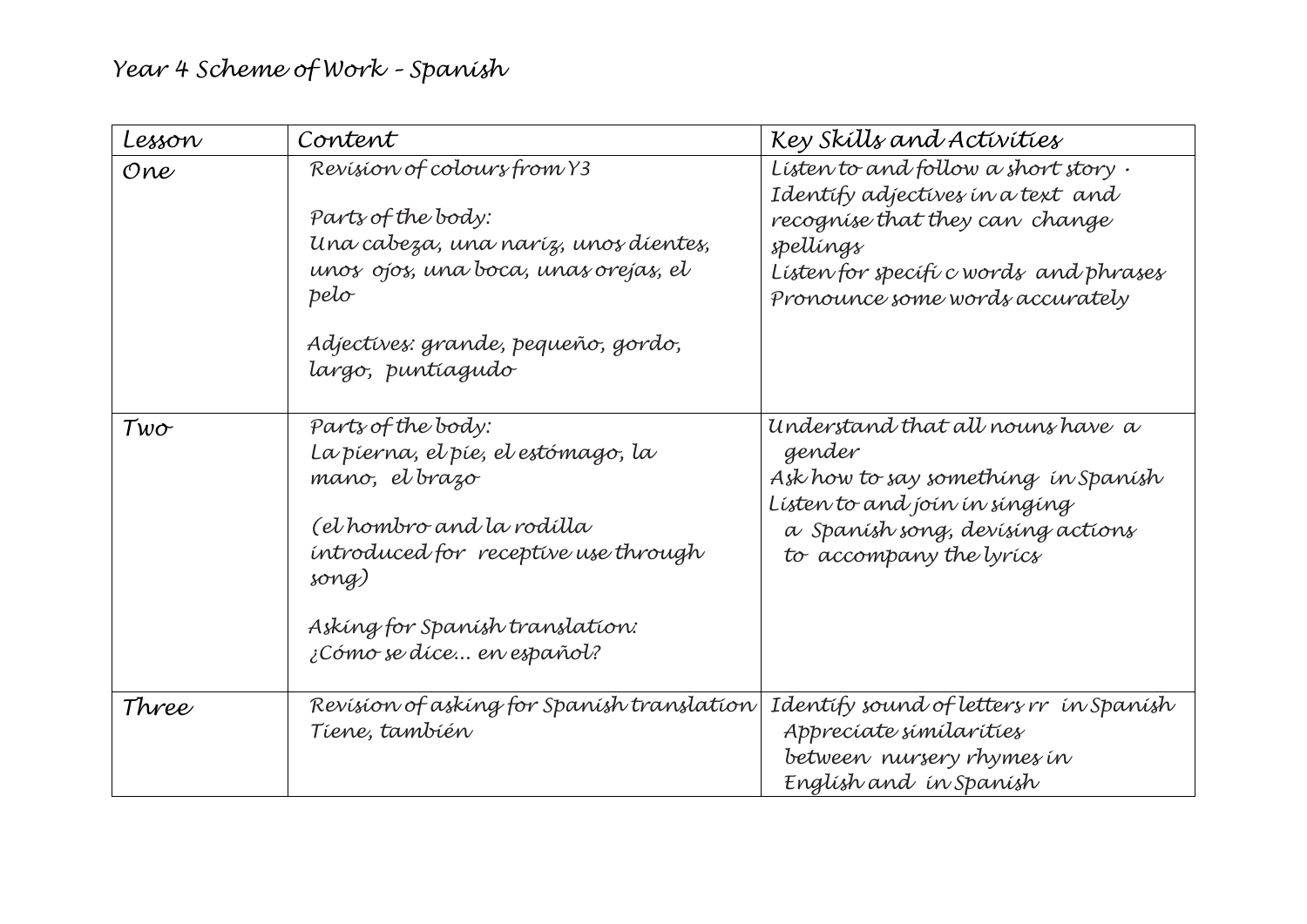|      |                                                                                                                                                                                                                                                                                   | Recite a nursery rhyme<br>Follow a short text as it is read aloud<br>and demonstrate understanding of<br>the text through drawing                              |
|------|-----------------------------------------------------------------------------------------------------------------------------------------------------------------------------------------------------------------------------------------------------------------------------------|----------------------------------------------------------------------------------------------------------------------------------------------------------------|
| Four | For receptive use<br>Zoo anímatx:<br>El tígre, el elefante, el hipopótamo, el $\beta$<br>amenco, el oso, el ratón, el león, la<br>jírafa, el mono, el cocodrílo, el<br>píngüíno, el cerdo<br>For productive use<br>Hay<br>Some letters of the alphabet;<br>introduction of vowels | Follow a story using visual clues<br>Scan a text to identify key words<br>Recognise some letters of the<br>alphabet<br>Ask and answer questions                |
| Five | Verb - ser (to be)<br>$E$ s - he/she is<br>Quantifi ers: bastante, muy                                                                                                                                                                                                            | Say five vowel sounds in<br>Spanish with teacher support<br>Know the sound of the letter i in<br>Spanísh<br>Read famílíar words wíth<br>accurate pronunciation |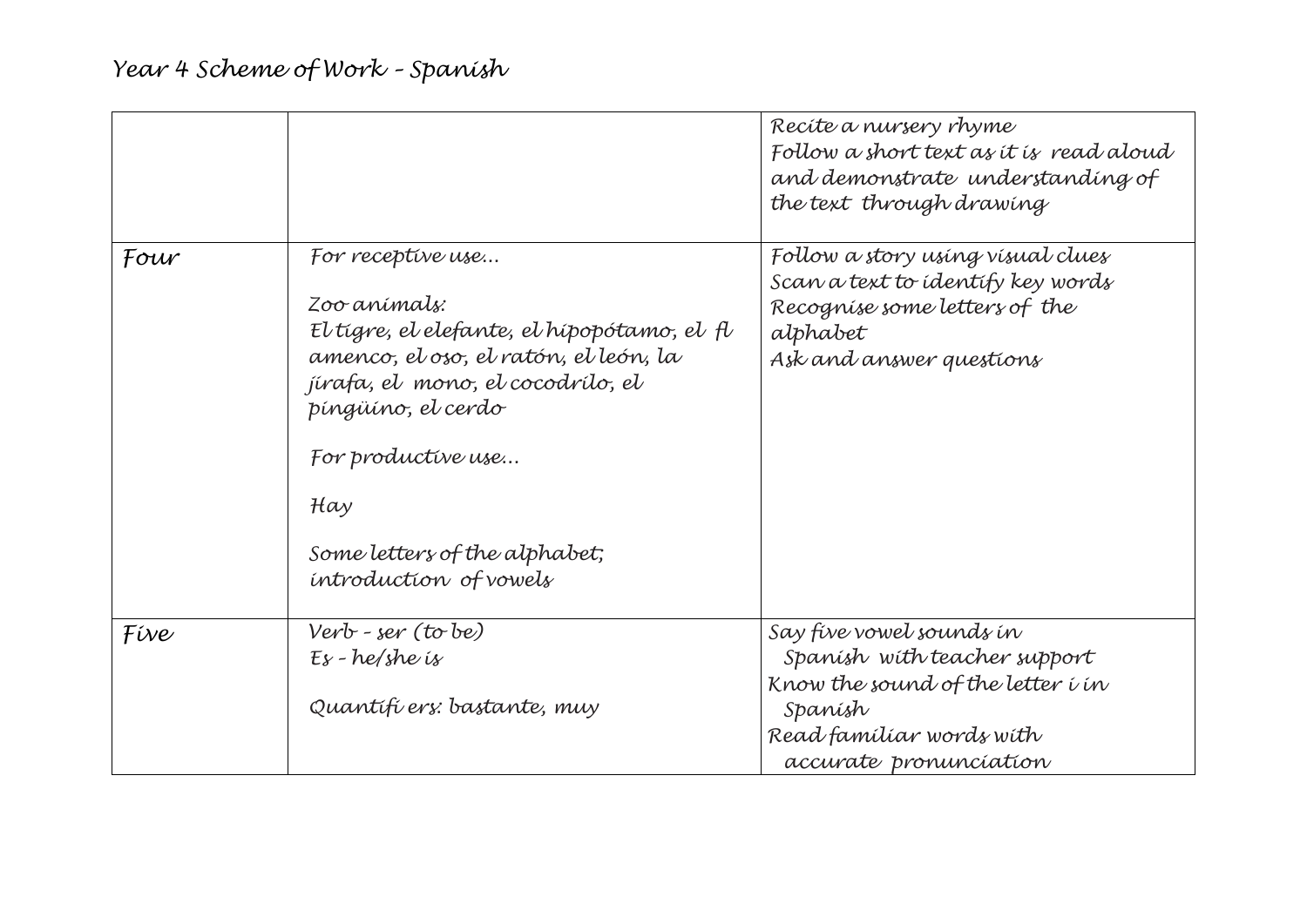|       | Adjectives: revision - grande,<br>pequeño, + feroz, símpático,<br>divertido                                                                                                                                                                                                                                              | Wríte a short sentence adaptíng<br>a model, using noun, verb and<br>adjective                                                                                                                                                                                          |
|-------|--------------------------------------------------------------------------------------------------------------------------------------------------------------------------------------------------------------------------------------------------------------------------------------------------------------------------|------------------------------------------------------------------------------------------------------------------------------------------------------------------------------------------------------------------------------------------------------------------------|
| Síx   | Chrístmas theme<br>Revision of parts of the body:<br>la cabeza, los ojos, la naríz, la boca<br>Vocabulary íncluded ín the play:<br>¿Qué es?<br>Un muñeco de níeve, un<br>sombrero, una bufanda, unos<br>guantes, un abrígo, hace frío,<br>níera<br>Vocabulary for playíng a game:<br>Te toca a tí, me toca a mí, el dado | Particípate in a drama in<br>Spanish and memorise and recite<br>a short, spoken sentence<br>Play a game in<br>groups, communicating with friends<br>ín Spanísh<br>Know about aspects of everyday life<br>in Spain and make<br>comparisons with their own<br>tradítions |
| Seven | Christmas theme<br>Two expressions:<br>¡Caramba!<br>Me gusta eso                                                                                                                                                                                                                                                         | Joín ín síngíng a lívely<br>authentic Spanish Christmas<br>song<br>Deduce meaning through context<br>Write simple words and<br>phrases using a model                                                                                                                   |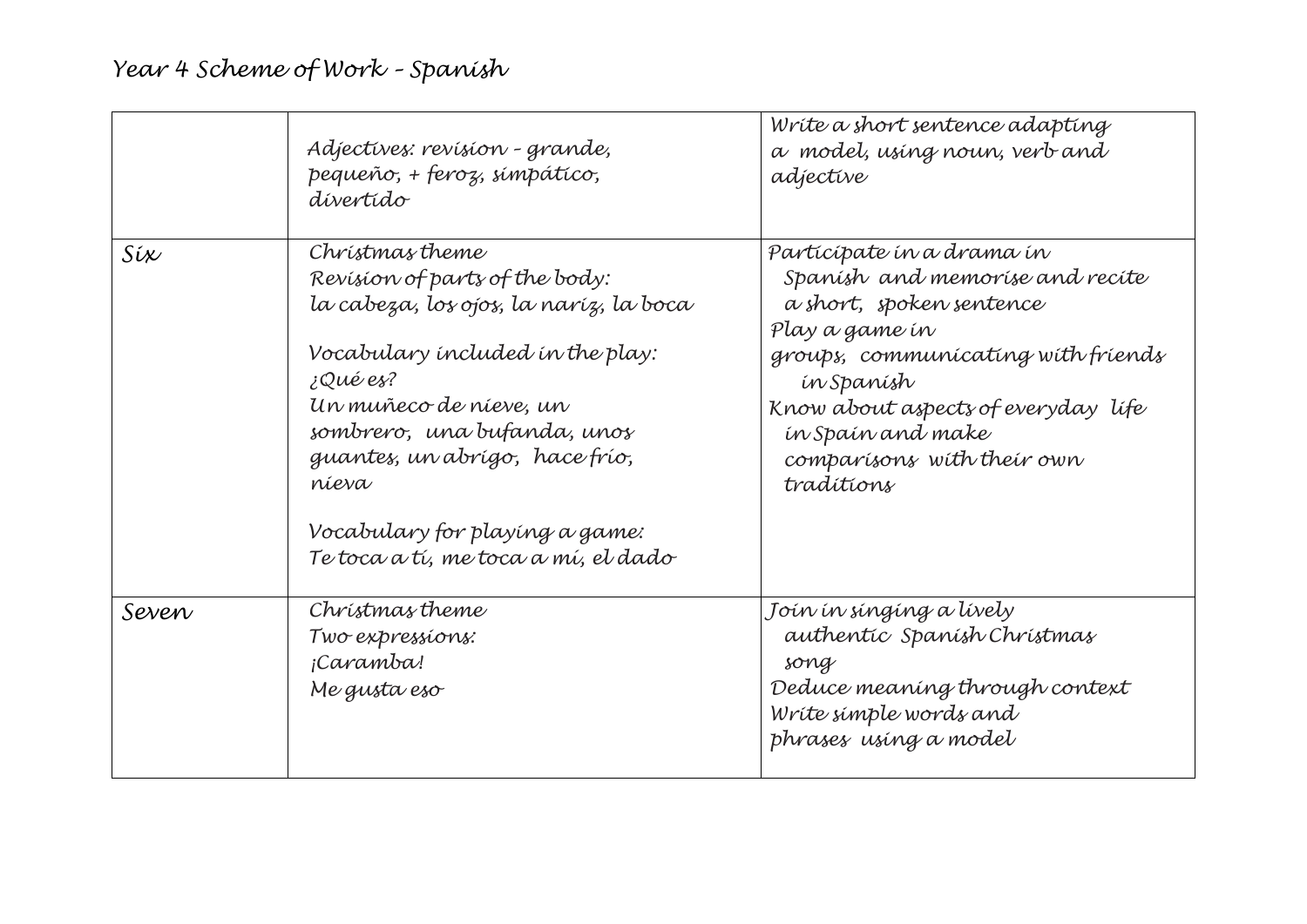## *Year 4 Scheme of Work – Spanish*

| Eight  | Members of the family:<br>el padre, la madre, el hermano, la<br>hermana, el abuelo, la abuela<br>Possessive adjective: mi | Work co-operatively in groups to plan<br>and prepare a language activity<br>Present a short role play introducing<br>famíly members, askíng and<br>answering questions     |
|--------|---------------------------------------------------------------------------------------------------------------------------|----------------------------------------------------------------------------------------------------------------------------------------------------------------------------|
| Níne   | Ask and answer questions about<br>famíly members                                                                          | Acquire cultural knowledge<br>about famíly lífe ín Spaín<br>Perform a South American song.<br>Re-order words to form a<br>short, simple sentence<br>Recognise plural nouns |
| Ten    | Pets:<br>un gato, un ratón, un perro, un<br>hamster, un conejo, un pez, un pájaro,<br>un conejo de índías, una tortuga    | Follow a story in Spanish and join<br>in reading repeated phrases in<br>the text<br>Recognise word classes:<br>nouns and verbs<br>Compare traditional stories              |
| Eleven | Revision of pets vocabulary<br>Revision of:<br>Tengo, no tengo, y, tambíén                                                | Understand simple rules<br>for converting singular nouns<br>into plurals<br>Ask and answer questions about pets<br>Understand the gist of short story<br>ín Spanísh        |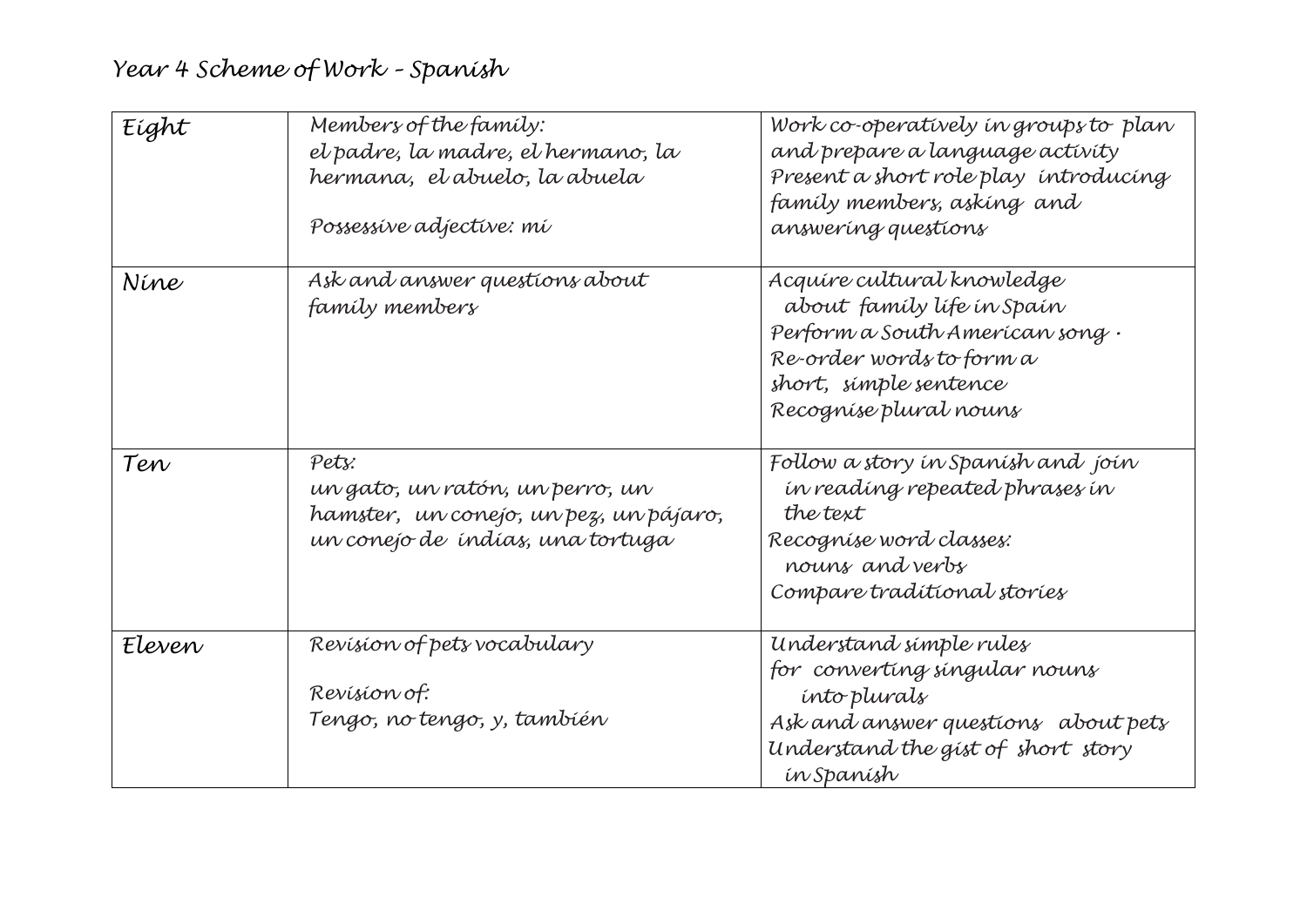|          |                                             | Identify the sound of the letter j<br>in several words                                                                                                                                                                  |
|----------|---------------------------------------------|-------------------------------------------------------------------------------------------------------------------------------------------------------------------------------------------------------------------------|
| Twelve   | No new vocabulary                           | Know how to say the 5<br>vowel sounds in Spanish<br>Read a phrase aloud with<br>appropriate expression                                                                                                                  |
| Thírteen | No new vocabulary                           | Ask and answer questions on<br>several topics<br>Follow a short text as it is read aloud<br>Read some familiar words<br>and phrases aloud with<br>accurate pronunciation<br>Write simple sentences, adapting a<br>model |
| Fourteen | Revision of colours<br>Quantifíer: bastante | Know about some Spanish<br>traditions relating to Easter<br>Present a short, spoken text                                                                                                                                |
| Fífteen  | No new vocabulary                           | Recognise word classes:<br>noun, verb, adjective<br>Be able to sort words into dictionary<br>order by first/second letter                                                                                               |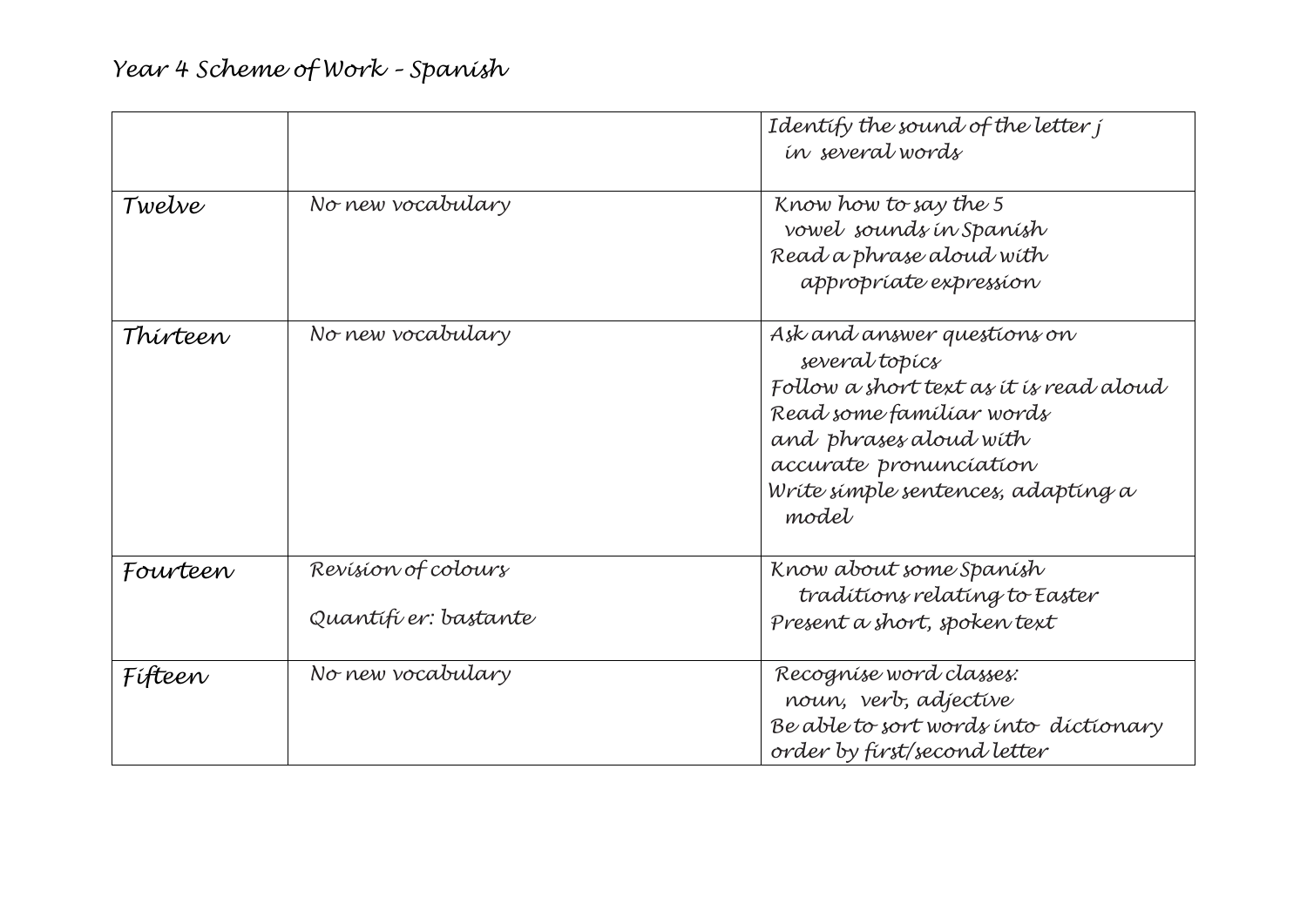|           |                                                                                                           | Become familiar with the layout of a<br>simple bilingual dictionary                                                                                                                                                                                                    |
|-----------|-----------------------------------------------------------------------------------------------------------|------------------------------------------------------------------------------------------------------------------------------------------------------------------------------------------------------------------------------------------------------------------------|
| Síxteen   | Hobbies:<br>Baílar, nadar, jugar al fútbol, comer<br>en un restaurante, leer, ver la tele ír<br>al parque | Identify a common sound in a list<br>of verby<br>Identify strategies for learning<br>vocabulary<br>Attempt to write short phrases from<br>memory                                                                                                                       |
| Seventeen | Revision of hobbies<br>Revision of opinions phrases:<br>Me gusta, no me gusta                             | Recognise positive and<br>negative statements in English and<br>Spanísh<br>Read and understand a<br>short paragraph with familiar<br>vocabulary and structures<br>Memorise and present one or<br>two spoken sentences, possibly<br>linking sentences with a connective |
| Eighteen  | ¿Te gusta…?<br>$Number: 13-30$                                                                            | Follow and understand an<br>interview between two<br>speakers talking about hobbies<br>Conduct a short interview in<br>Spanísh, askíng and answering<br>questions                                                                                                      |